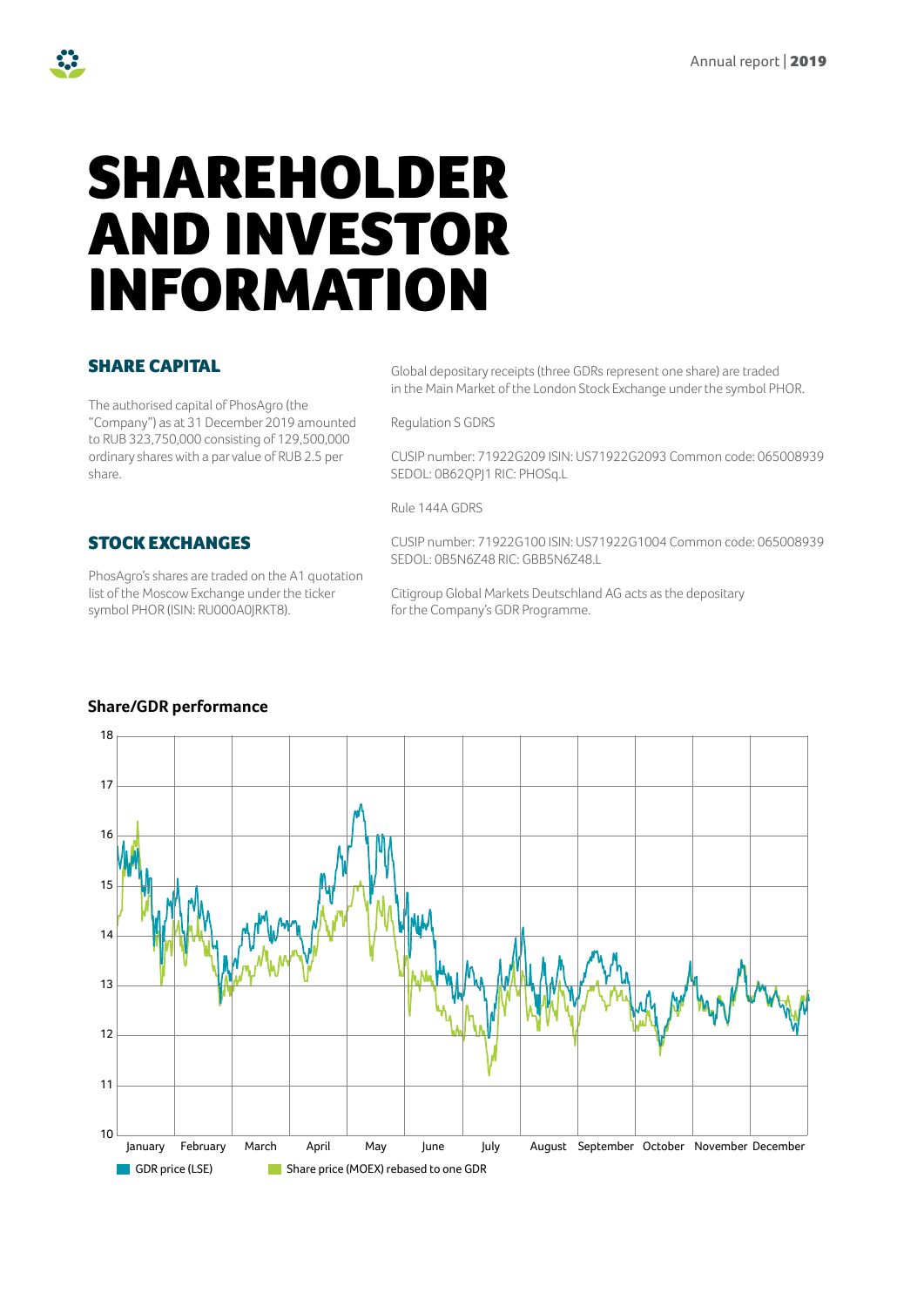帝

 $\Box$ 



### OWNERSHIP STRUCTURE

Based on information available to the Company, the shares of Chlodwig Enterprises Limited and Adorabella Limited were transferred to trusts where the economic beneficiaries are Andrey Guryev and members of his family.

As at 31 December 2019, there were no shareholders in the Company with a stake of more than 5% beyond those already disclosed by the Company in this report.



The Company is unaware of any shareholders that may gain or have gained control disproportionate to their share in the Company's authorised capital, including by virtue of shareholder agreements.

|                                | <b>Number</b><br>of shares | % of issued<br>and outstanding<br>shares |
|--------------------------------|----------------------------|------------------------------------------|
| ● Adorabella Limited           | 32,176,662                 | 24.85                                    |
| ● Chlodwig Enterprises Limited | 24.359.900                 | 18.81                                    |
| ● Vladimir Litvinenko          | 27.174.815                 | 20.98                                    |
| ● Evgenia Guryeva              | 6,235,960                  | 4.82                                     |
| Other shareholders             | 39.552.663                 | 30.54                                    |
| Total:                         | 129.500.000                | 100.00                                   |



**The current ownership structure is available on the Company's website at** 

<https://phosagro.com/investors/capital/>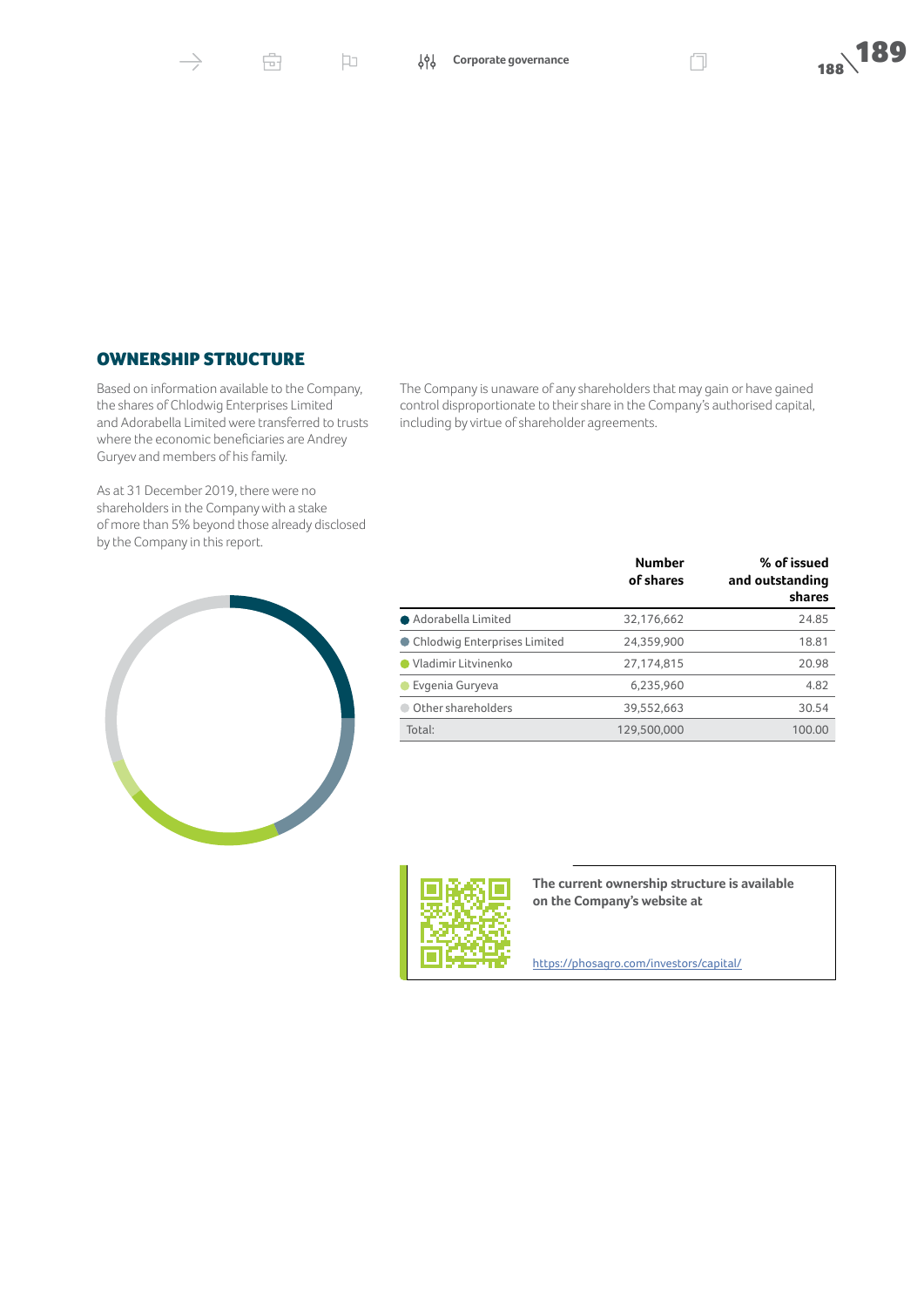#### INVESTOR RELATIONS

At PhosAgro, we are committed to transparency and consistency, and maintain an ongoing dialogue with the investor community through a variety of communication channels and with involvement of the Company's senior management and independent directors.

- We keep the market abreast of the Company's performance by publishing quarterly operational and financial results that are made available to investors via press releases, presentations, conference calls and webcasts.
- On top of that, we take every opportunity to answer investors' questions and gather feedback from market players by participating in industry and regional investment conferences.
- Regular NDRs allow us to expand our investor base through meetings arranged outside of key financial market centres.
- A well developed Eurobond programme helps reinforce the Company's position in the public debt market while ensuring the lowest cost of funding.

#### ANALYST COVERAGE

PhosAgro is covered by analysts from leading Russian and international brokers:

| Company                    | Analyst             | <b>Phone</b>       |
|----------------------------|---------------------|--------------------|
| Aton                       | Andrey Lobazov      | +7 (495) 213 0337  |
| <b>BCS Investment Bank</b> | Anastasia Egazaryan | +7 (495) 785 5336  |
| <b>VTB Capital</b>         | Elena Sakhnova      | +7 (495) 287 68 77 |
| Goldman Sachs              | Nina Dergunova      | +7 (495) 645 4230  |
| <b>BMO</b>                 | Joel Jackson        | +1 (416) 359 4250  |
| Sberbank CIB               | Irina Lapshina      | +7 (495) 258 05 11 |
| <b>BofA</b>                | Sashank Lanka       | +971 44 258 23 11  |
| Alfa Bank                  | Boris Krasnojenov   | +7 (495) 795 36 12 |
| Renaissance Capital        | Steven Friedman     | +27 (11) 750 14 81 |

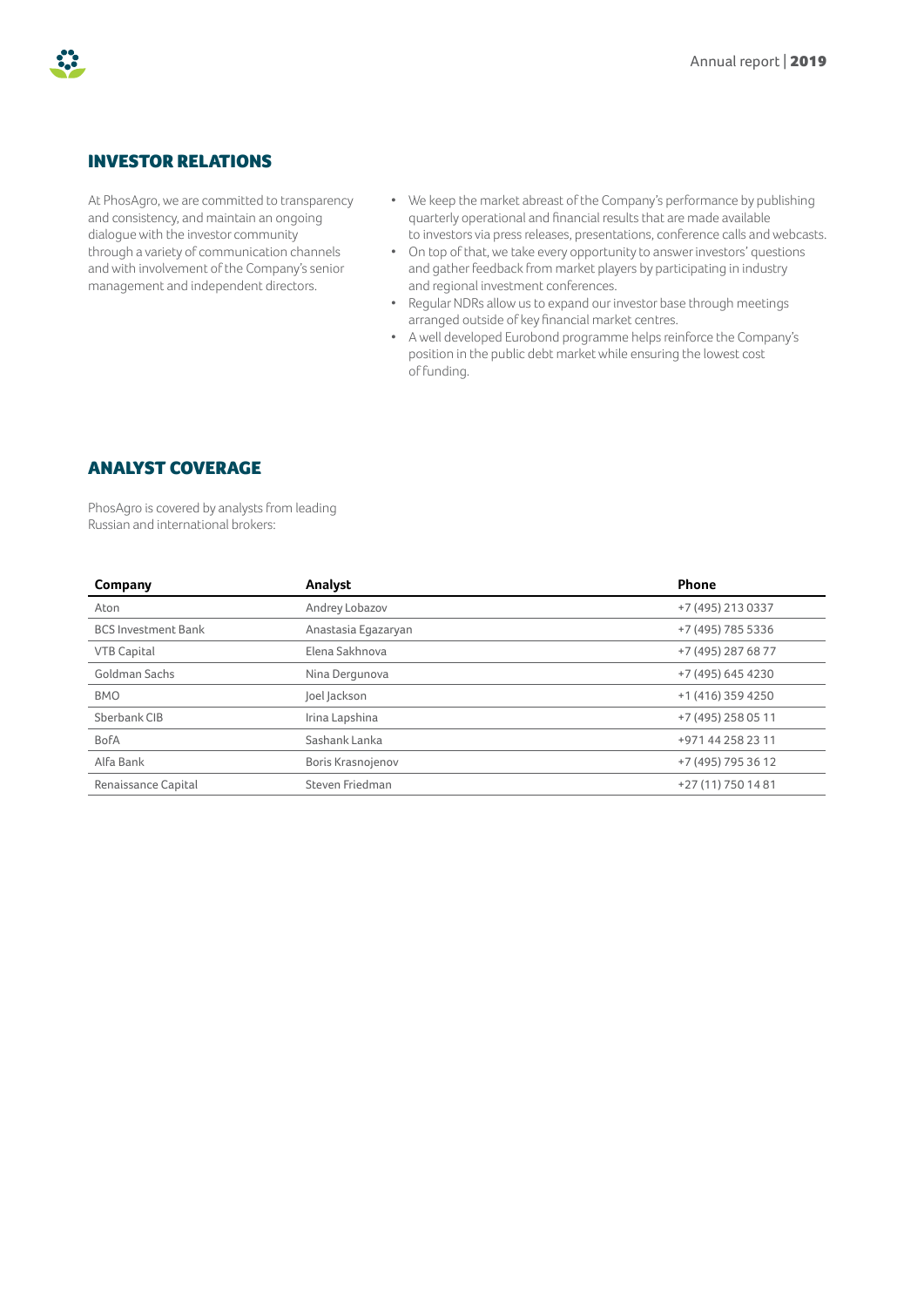虛

Þ



#### DEBT MANAGEMENT

The conservative approach to leverage allows the Company to maintain its net debt/EBITDA within the range of 1–1.5x.

When determining its borrowing requirements, the Company assesses the cost of borrowing from banks and public debt markets, the amount and maturity available while striving to ensure that this fits into the Group's long-term debt reduction strategy.

The decision on the currency of borrowings is based on the Company's revenues, 70% of which is in foreign currency and the rest is strongly correlated with US Dollar exchange rate.

#### **INFORMATION DISCLOSURE**

PhosAgro strictly follows the requirements imposed by Russian securities regulations, as well as rules for the companies traded on the LSE, in its information disclosure and filings. The Company publicly discloses all required information to shareholders and investors in a timely manner through authorised newswires; the corporate website, and PhosAgro's official disclosure page on the Interfax portal and at LSE webpage.



**The corporate website** 

<https://phosagro.com/>



**Official disclosure** 

[http://www.phosagro.ru/ori/](http://www.phosagro.ru/ori/item4157.php) [item4157.php](http://www.phosagro.ru/ori/item4157.php)



**PhosAgro's official disclosure page on the Interfax portal [https://www.londonstockexchange.](https://www.londonstockexchange.com/exchange/prices-and-markets/stocks/exchange-insight/company-news.html?fourWayKey=US71922G2093USUSDIOBE)** 

[http://www.e-disclosure.ru/portal/](http://www.edisclosure.ru/portal/company.aspx?id=573) company.aspx?id=573



**LSE webpage** 

com/exchange/prices-andmarkets/stocks/exchange-insight/ company-news.html?fourWayKey= US71922G2093USUSDIOBE